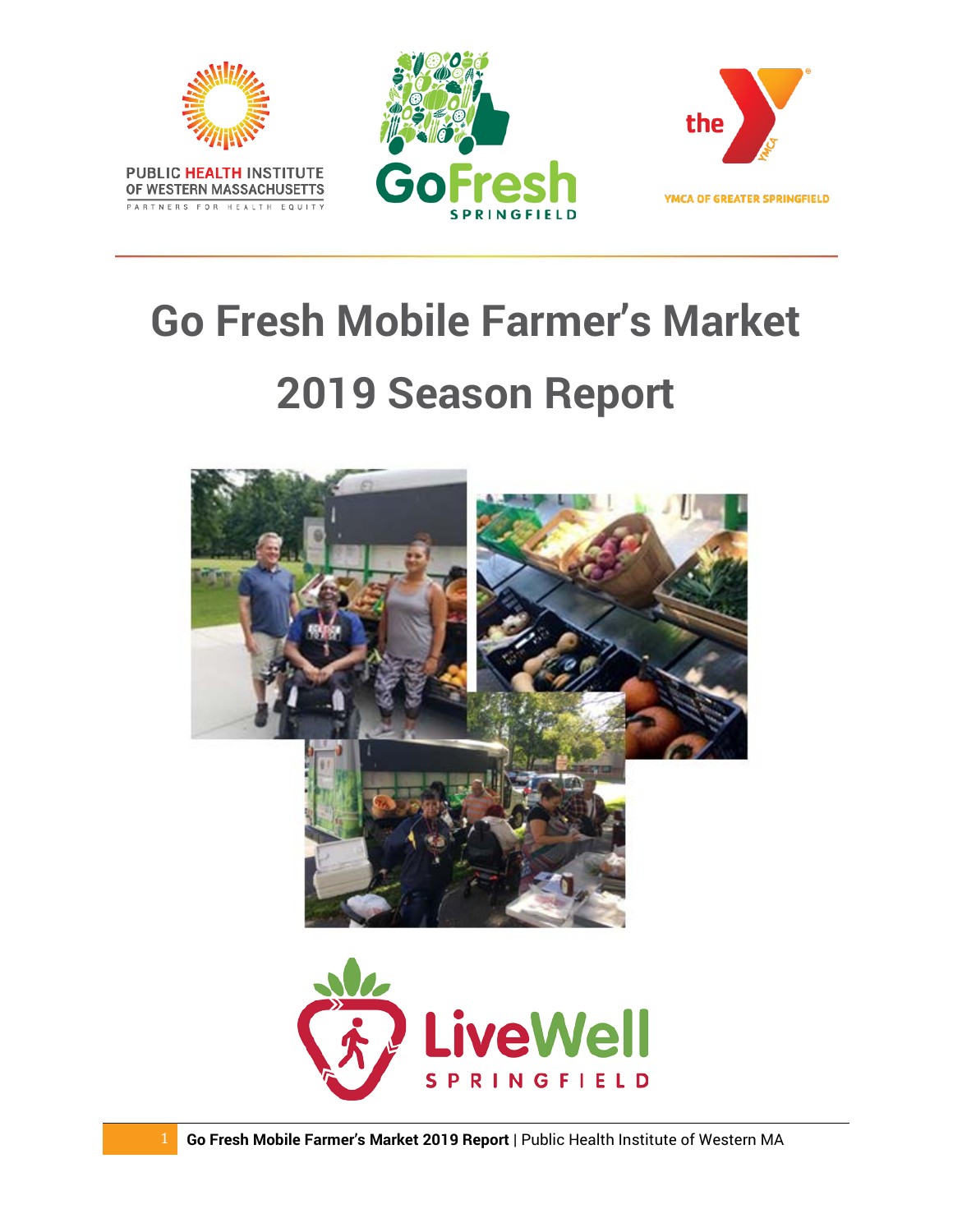Thank you to all our funders who continue to make this project successful and to support its growth!

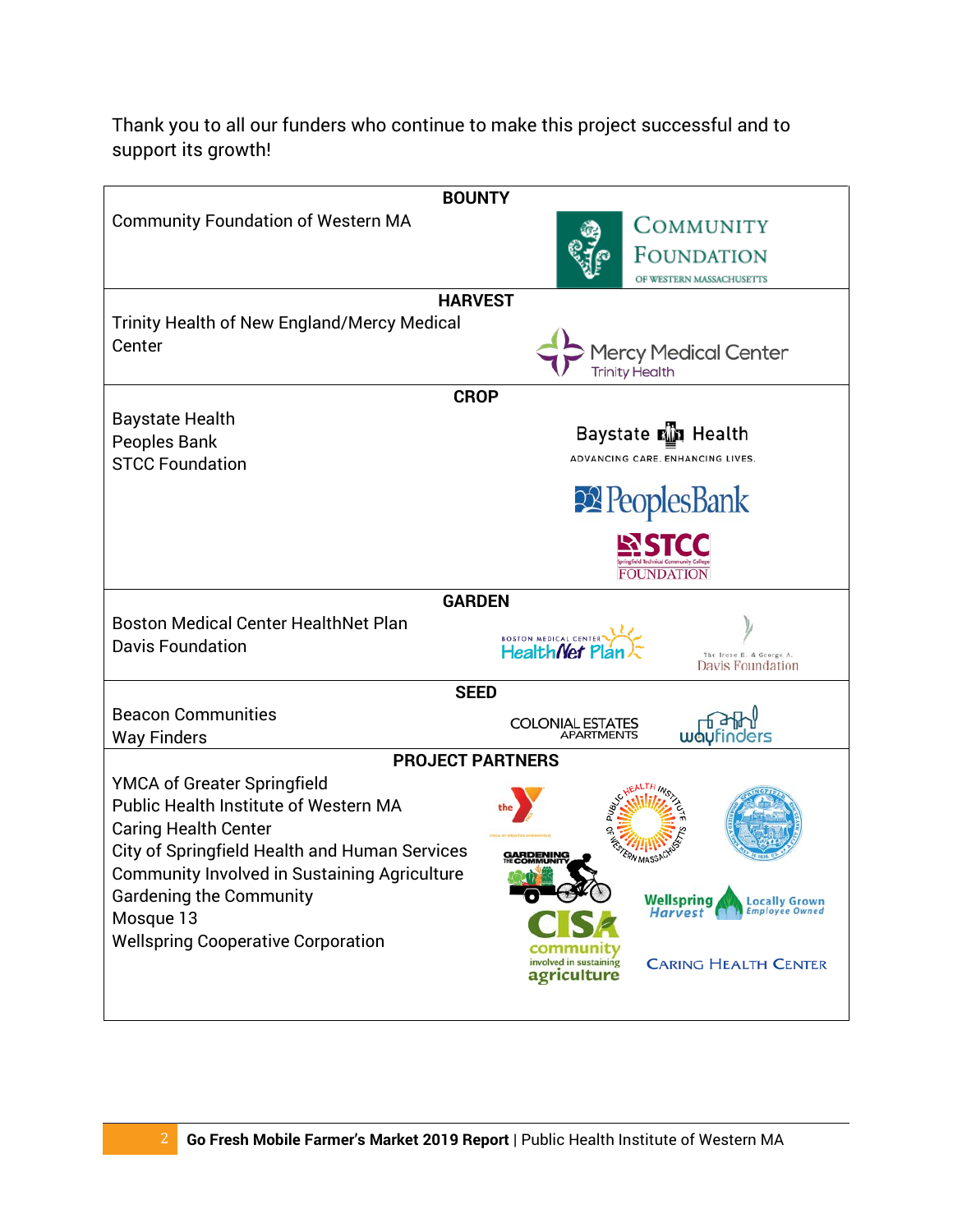#### **OVERVIEW**

The Go Fresh Mobile Farmer's Market (Go Fresh) has been serving residents of Springfield since 2011, successfully increasing access to fresh fruits and vegetables as a strategy of the Live Well Springfield campaign. A large portion of Go Fresh customers experience food insecurity, chronic disease and participate in the SNAP program. Go Fresh continues to be a critical healthy food access point for residents.

Go Fresh is managed by the Public Health Institute of Western Massachusetts (PHIWM) while the YMCA of Greater Springfield oversees all of the day to day operations.The partners advising the project include representatives from city departments, local farms, health centers and community organizations. We are grateful to our sponsors who make each season possible.

## 2019 SEASON

The 2019 season ran from July 9 to November 27, four weeks longer than the previous year. There were 15 stops (see box at right) that covered 12 of 17 neighborhoods in Springfield. Sales totaled \$28,582 for close to 28,000 pounds of food sold or donated.

## Customer Survey

Customer satisfaction surveys were conducted in person at all 15 Go Fresh stops in late October 2019. Thirty-six customers completed the survey, which were self-administered on paper. The survey was available in English and Spanish and a Spanishspeaking interpreter was available.

# Who We Serve

- The neighborhoods most represented by the survey include Liberty Heights, Bay, South End, North End, Mason Square, and Brightwood.
- Go Fresh serves across the lifespan.
- 46% were Latino, 31% White, 20% African American, and 3% other/declined to answer.

# A Trusted Source of Local Fruits & Vegetables

• Go Fresh has a strong customer base: 86% had visited Go Fresh previously this year, and almost half (44%) had visited the market in previous years (Figure 1).

#### 2019 GO FRESH STOPS

- BaystatePlace
- Baystate High Street Health Center
- Caring Health Center
- Children's Study Home
- Colonial Estates
- E. Springfield Library
- Gentile Apartments
- Independence House
- **Linden Towers**
- Mercy Medical Center
- Mosque 13
- Raymond A. Jordan Senior **Center**
- Riverview Senior Center
- Saab Court
- Sullivan Apartments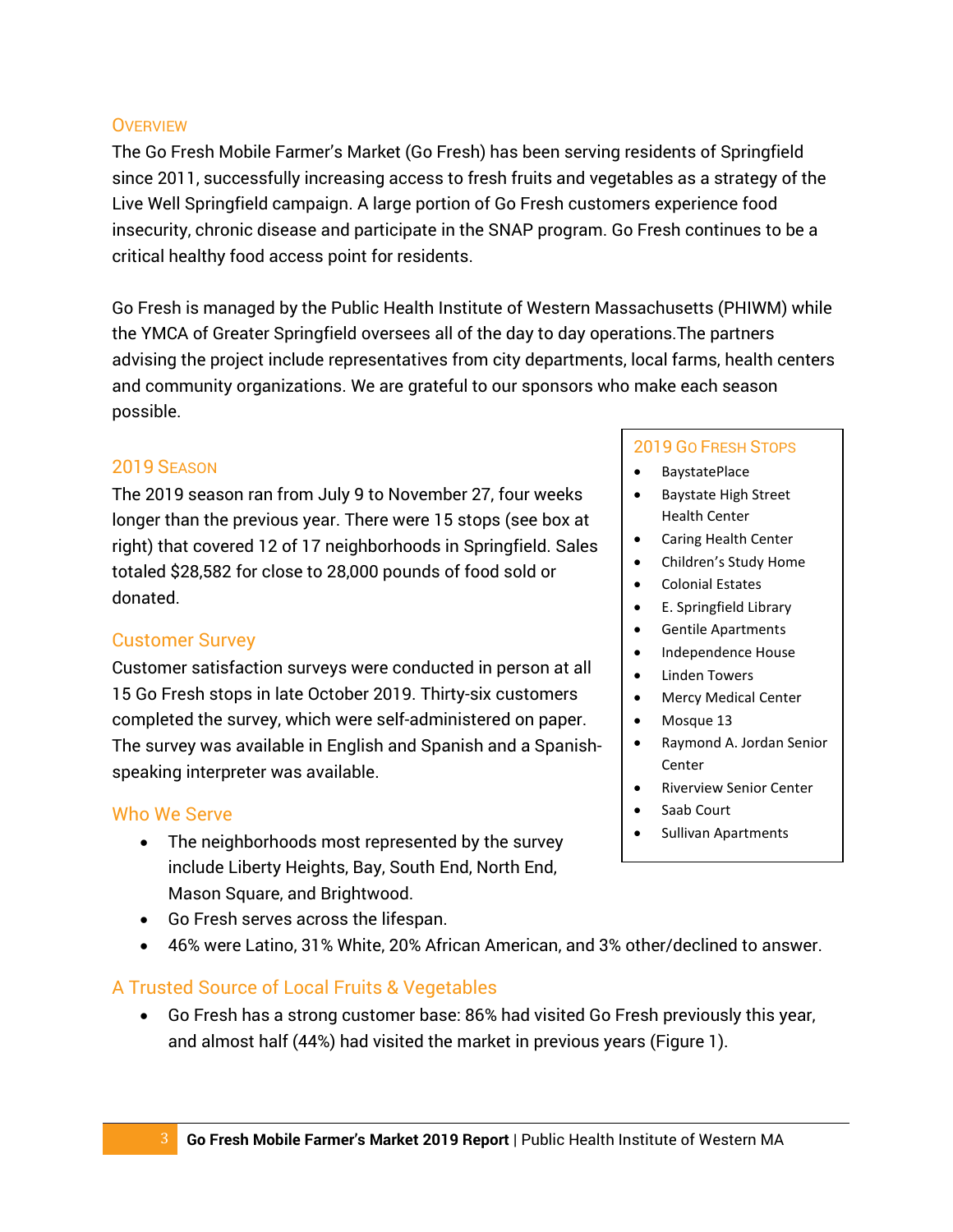

• Go Fresh customers report the things they most like about the Mobile Market include fresh local vegetables at affordable prices, access to organic options, and learning about nutrition, food preparation, and health (Figure 2).



# Increasing Food Access

Two-thirds of sales were using low income sources including SNAP and coupons including WIC, Elder and BMCHP (Figure 3).

Go Fresh is one of only four Springfield locations for residents to participate in the Healthy Incentive Program (HIP), which allows individuals who are eligible for Supplemental Nutritional Assistance Program (SNAP) to double the amount of fruits and vegetables that they can purchase. Nearly half of Go Fresh customers took



advantage of the HIP benefits to increase their access to fresh, healthy food.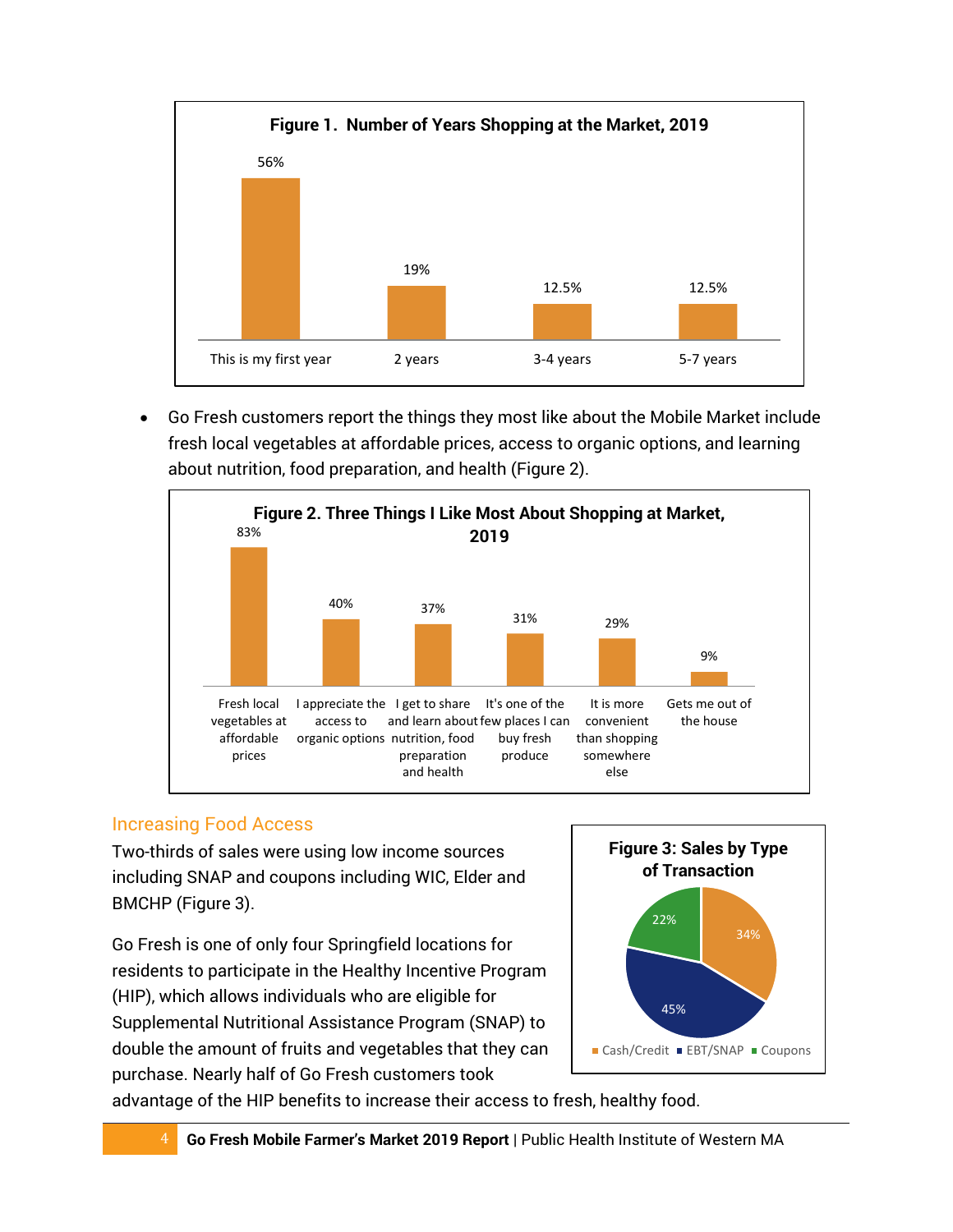# Food Insecurity

Through multiple years of surveying, we understand that Go Fresh is an important access point for Springfield residents who are experiencing food insecurity. The 2019 survey results again show this to be true.

A large number of Go Fresh customers report food insecurity: Of the Go Fresh customers surveyed in 2019**, 40% ran out of food and didn't have money to get more**. This is more than double the estimate for Springfield as a whole (17%, Coalition on Hunger).

## Nutrition Education

By partnering with the UMass Extension, Go Fresh provides an opportunity for nutrition education. UMass Extension provided 13 cooking demonstrations using food available from the market for 375 people throughout the 2019 season.

Overall, there was an increase of fruit and vegetable consumption by customers. 18% reported they achieved the national recommendation of five servings or more daily.

## Health

Go Fresh is an important source of healthy food for residents with health problems. Over onehalf (56%) of survey respondents reported at least one chronic health problem, including 44% with high blood pressure, 26% overweight or obese, 26% with high cholesterol, 26% with diabetes, 18% with asthma, 15% with problems with their teeth, and 9% with heart disease and/or a history of stroke (Figure 4).